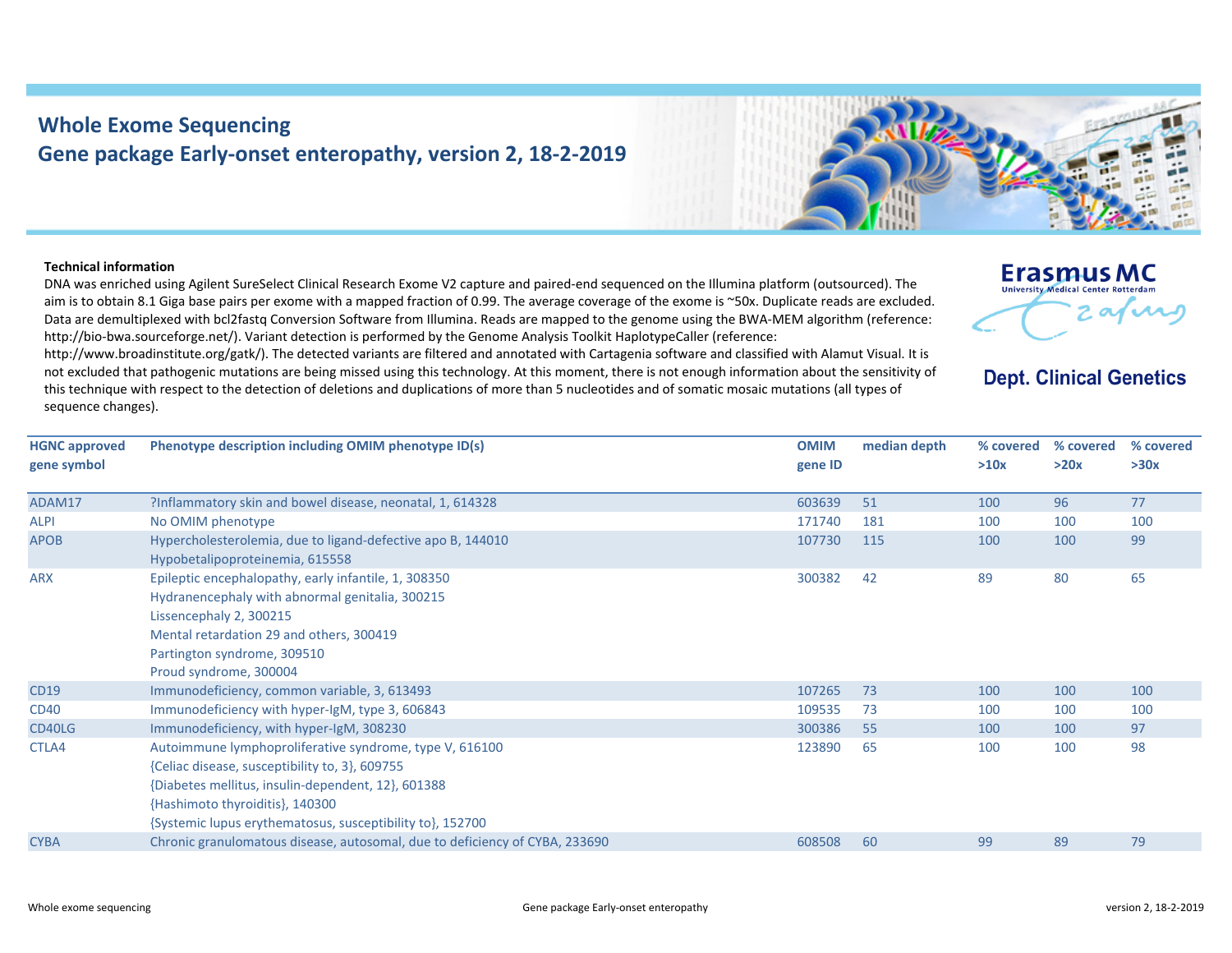| <b>HGNC approved</b> | Phenotype description including OMIM phenotype ID(s)                       | <b>OMIM</b> | median depth | % covered | % covered | % covered |
|----------------------|----------------------------------------------------------------------------|-------------|--------------|-----------|-----------|-----------|
| gene symbol          |                                                                            | gene ID     |              | >10x      | >20x      | >30x      |
| <b>CYBB</b>          | Chronic granulomatous disease, 306400                                      | 300481      | 39           | 100       | 95        | 79        |
|                      | Immunodeficiency 34, mycobacteriosis, 300645                               |             |              |           |           |           |
| CYBC1                | No OMIM phenotype                                                          | No id       | 113          | 100       | 100       | 96        |
| DGAT1                | ?Diarrhea 7, 615863                                                        | 604900      | 87           | 97        | 93        | 88        |
| DOCK <sub>2</sub>    | Immunodeficiency 40, 616433                                                | 603122      | 51           | 100       | 98        | 88        |
| DOCK8                | Hyper-IgE recurrent infection syndrome, 243700                             | 611432      | 49           | 100       | 94        | 81        |
| <b>EPCAM</b>         | Colorectal cancer, hereditary nonpolyposis, type 8, 613244                 | 185535      | 51           | 100       | 99        | 87        |
|                      | Diarrhea 5, with tufting enteropathy, congenital, 613217                   |             |              |           |           |           |
| FOXP3                | {Diabetes mellitus, type I, susceptibility to}, 222100                     | 300292      | 59           | 100       | 100       | 91        |
|                      | Immunodysregulation, polyendocrinopathy, and enteropathy, 304790           |             |              |           |           |           |
| GUCY2C               | Diarrhea 6, 614616                                                         | 601330      | 55           | 100       | 99        | 84        |
|                      | Meconium ileus, 614665                                                     |             |              |           |           |           |
| <b>ICOS</b>          | Immunodeficiency, common variable, 1, 607594                               | 604558      | 42           | 100       | 100       | 88        |
| <b>IKBKG</b>         | Ectodermal dysplasia, hypohidrotic, with immune deficiency, 300291         | 300248      | 62           | 100       | 100       | 92        |
|                      | Ectodermal, dysplasia, anhidrotic, lymphedema and immunodeficiency, 300301 |             |              |           |           |           |
|                      | Immunodeficiency 33, 300636                                                |             |              |           |           |           |
|                      | Immunodeficiency, isolated, 300584                                         |             |              |           |           |           |
|                      | Incontinentia pigmenti, 308300                                             |             |              |           |           |           |
|                      | Invasive pneumococcal disease, recurrent isolated, 2, 300640               |             |              |           |           |           |
| <b>IL10</b>          | {Graft-versus-host disease, protection against}, 614395                    | 124092      | 81           | 100       | 98        | 86        |
|                      | {HIV-1, susceptibility to}, 609423                                         |             |              |           |           |           |
|                      | {Rheumatoid arthritis, progression of}, 180300                             |             |              |           |           |           |
| IL10RA               | Inflammatory bowel disease 28, early onset, 613148                         | 146933      | 73           | 100       | 100       | 96        |
| IL10RB               | {Hepatitis B virus, susceptibility to}, 610424                             | 123889      | 42           | 100       | 98        | 81        |
|                      | Inflammatory bowel disease 25, early onset, 612567                         |             |              |           |           |           |
| IL21                 | ?Immunodeficiency, common variable, 11, 615767                             | 605384      | 52           | 100       | 98        | 80        |
| IL21R                | [IgE, elevated level of], 147050                                           | 605383      | 78           | 100       | 100       | 95        |
|                      | Immunodeficiency, primary, IL21R-related, 615207                           |             |              |           |           |           |
| IL2RA                | {Diabetes, mellitus, insulin-dependent, susceptibility to, 10}, 601942     | 147730      | 67           | 100       | 100       | 94        |
|                      | Immunodeficiency 41 with lymphoproliferation and autoimmunity, 606367      |             |              |           |           |           |
| <b>ITCH</b>          | Autoimmune disease, multisystem, with facial dysmorphism, 613385           | 606409      | 43           | 96        | 93        | 76        |
| <b>ITGB2</b>         | Leukocyte adhesion deficiency, 116920                                      | 600065      | 77           | 100       | 100       | 99        |
| <b>LCT</b>           | Lactase deficiency, congenital, 223000                                     | 603202      | 84           | 100       | 100       | 98        |
| <b>LRBA</b>          | Immunodeficiency, common variable, 8, with autoimmunity, 614700            | 606453      | 47           | 100       | 97        | 82        |
| MALT1                | Immunodeficiency 12, 615468                                                | 604860      | 51           | 99        | 93        | 77        |
| <b>MEFV</b>          | Familial Mediterranean fever, AD, 134610                                   | 608107      | 78           | 100       | 100       | 99        |
|                      | Familial Mediterranean fever, AR, 249100                                   |             |              |           |           |           |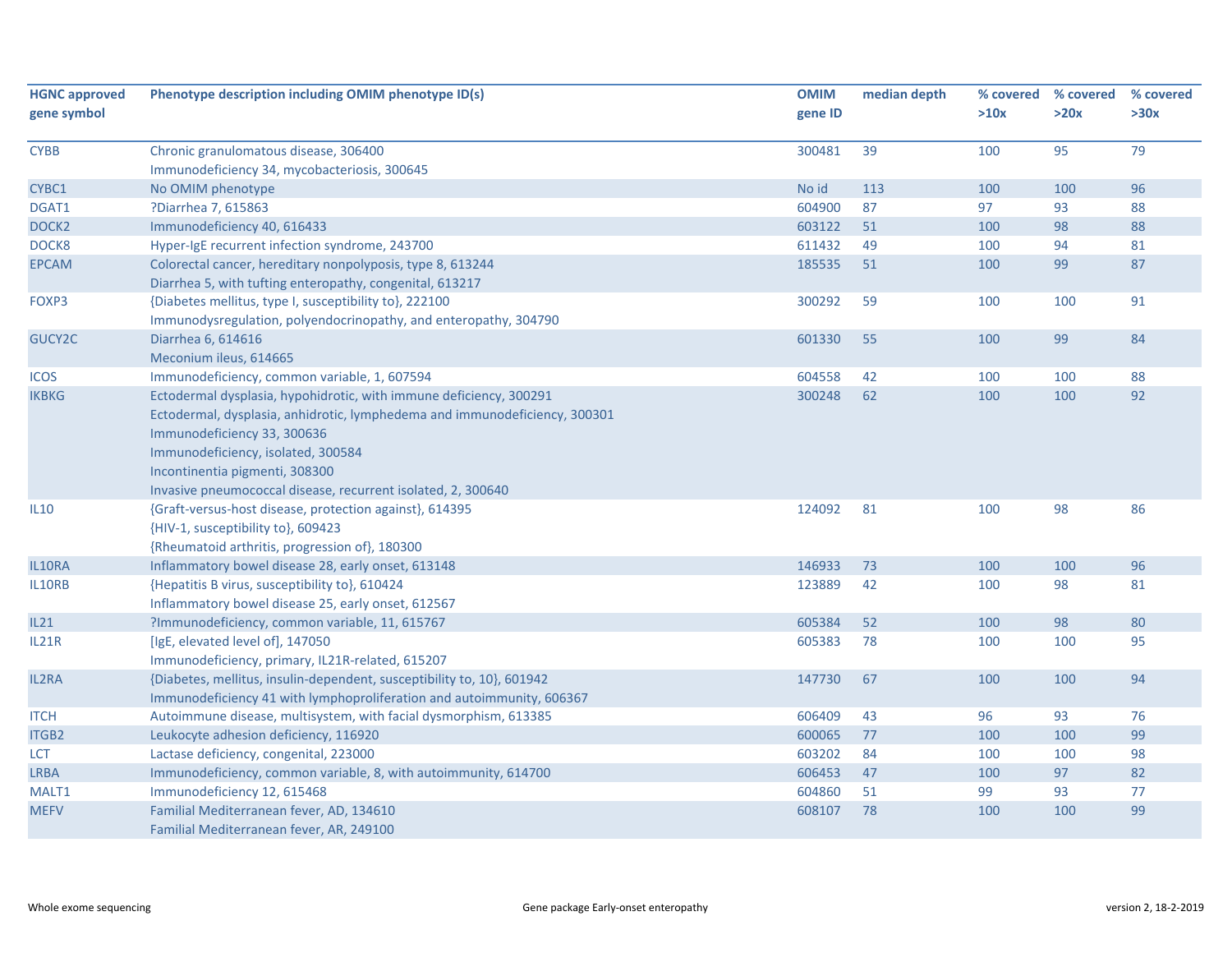| <b>HGNC approved</b><br>gene symbol | Phenotype description including OMIM phenotype ID(s)                             | <b>OMIM</b><br>gene ID | median depth | % covered<br>>10x | % covered<br>>20x | % covered<br>>30x |
|-------------------------------------|----------------------------------------------------------------------------------|------------------------|--------------|-------------------|-------------------|-------------------|
|                                     |                                                                                  |                        | 49           |                   | 99                | 89                |
| <b>MTTP</b>                         | Abetalipoproteinemia, 200100                                                     | 157147                 |              | 100               |                   |                   |
| <b>MVK</b>                          | {Metabolic syndrome, protection against}, 605552<br>Hyper-IgD syndrome, 260920   | 251170                 | 58           | 100               | 100               | 91                |
|                                     | Mevalonic aciduria, 610377                                                       |                        |              |                   |                   |                   |
|                                     | Porokeratosis 3, multiple types, 175900                                          |                        |              |                   |                   |                   |
| MYO5B                               | Microvillus inclusion disease, 251850                                            | 606540                 | 68           | 100               | 99                | 90                |
| NCF1                                | Chronic granulomatous disease due to deficiency of NCF-1, 233700                 | 608512                 | 98           | 100               | 100               | 98                |
| NCF <sub>2</sub>                    | Chronic granulomatous disease due to deficiency of NCF-2, 233710                 | 608515                 | 63           | 100               | 100               | 90                |
| NCF4                                | ?Granulomatous disease, chronic, cytochrome b-positive, type III, 613960         | 601488                 | 67           | 100               | 100               | 99                |
| NEUROG3                             | Diarrhea 4, malabsorptive, congenital, 610370                                    | 604882                 | 121          | 100               | 100               | 100               |
| NLRC4                               | Autoinflammation with infantile enterocolitis, 616050                            | 606831                 | 61           | 100               | 99                | 91                |
|                                     | ?Familial cold autoinflammatory syndrome 4, 616115                               |                        |              |                   |                   |                   |
| NOD <sub>2</sub>                    | Blau syndrome, 186580                                                            | 605956                 | 73           | 100               | 99                | 94                |
|                                     | {Inflammatory bowel disease 1, Crohn disease}, 266600                            |                        |              |                   |                   |                   |
|                                     | {Psoriatic arthritis, susceptibility to}, 607507                                 |                        |              |                   |                   |                   |
|                                     | {Yao syndrome}, 617321                                                           |                        |              |                   |                   |                   |
| PCSK1                               | Obesity with impaired prohormone processing, 600955                              | 162150                 | 48           | 100               | 97                | 80                |
|                                     | {Obesity, susceptibility to, BMIQ12}, 612362                                     |                        |              |                   |                   |                   |
| PLCG <sub>2</sub>                   | Autoinflammation, antibody deficiency, and immune dysregulation syndrome, 614878 | 600220                 | 70           | 100               | 99                | 92                |
|                                     | Familial cold autoinflammatory syndrome 3, 614468                                |                        |              |                   |                   |                   |
| <b>PLVAP</b>                        | Diarrhea 10, protein-losing enteropathy type, 618183                             | 607647                 | 128          | 100               | 100               | 100               |
| <b>PNLIP</b>                        | ?Pancreatic lipase deficiency, 614338                                            | 246600                 | 42           | 100               | 98                | 80                |
| PRSS1                               | Pancreatitis, hereditary, 167800                                                 | 276000                 | 142          | 100               | 100               | 100               |
|                                     | Trypsinogen deficiency, 614044                                                   |                        |              |                   |                   |                   |
| RFX6                                | Mitchell-Riley syndrome, 615710                                                  | 612659                 | 62           | 100               | 97                | 80                |
| RIPK1                               | Immunodeficiency 57, 618108                                                      | 603453                 | 45           | 100               | 95                | 84                |
| SAR1B                               | Chylomicron retention disease, 246700                                            | 607690                 | 53           | 100               | 100               | 82                |
| <b>SI</b>                           | Sucrase-isomaltase deficiency, congenital, 222900                                | 609845                 | 45           | 100               | 97                | 80                |
| SKIV2L                              | Trichohepatoenteric syndrome 2, 614602                                           | 600478                 | 87           | 100               | 100               | 100               |
| <b>SLC10A2</b>                      | Bile acid malabsorption, primary, 613291                                         | 601295                 | 61           | 100               | 98                | 85                |
| <b>SLC26A3</b>                      | Diarrhea 1, secretory chloride, congenital, 214700                               | 126650                 | 52           | 100               | 99                | 88                |
| SLC <sub>2</sub> A <sub>2</sub>     | {Diabetes mellitus, noninsulin-dependent}, 125853                                | 138160                 | 47           | 100               | 99                | 86                |
|                                     | Fanconi-Bickel syndrome, 227810                                                  |                        |              |                   |                   |                   |
| SLC <sub>2</sub> A <sub>5</sub>     | No OMIM phenotype                                                                | 138230                 | 65           | 100               | 100               | 96                |
| <b>SLC37A4</b>                      | Glycogen storage disease Ib, 232220                                              | 602671                 | 69           | 100               | 100               | 97                |
|                                     | Glycogen storage disease Ic, 232240                                              |                        |              |                   |                   |                   |
| <b>SLC39A4</b>                      | Acrodermatitis enteropathica, 201100                                             | 607059                 | 71           | 100               | 100               | 100               |
| SLC5A1                              | Glucose/galactose malabsorption, 606824                                          | 182380                 | 70           | 100               | 96                | 86                |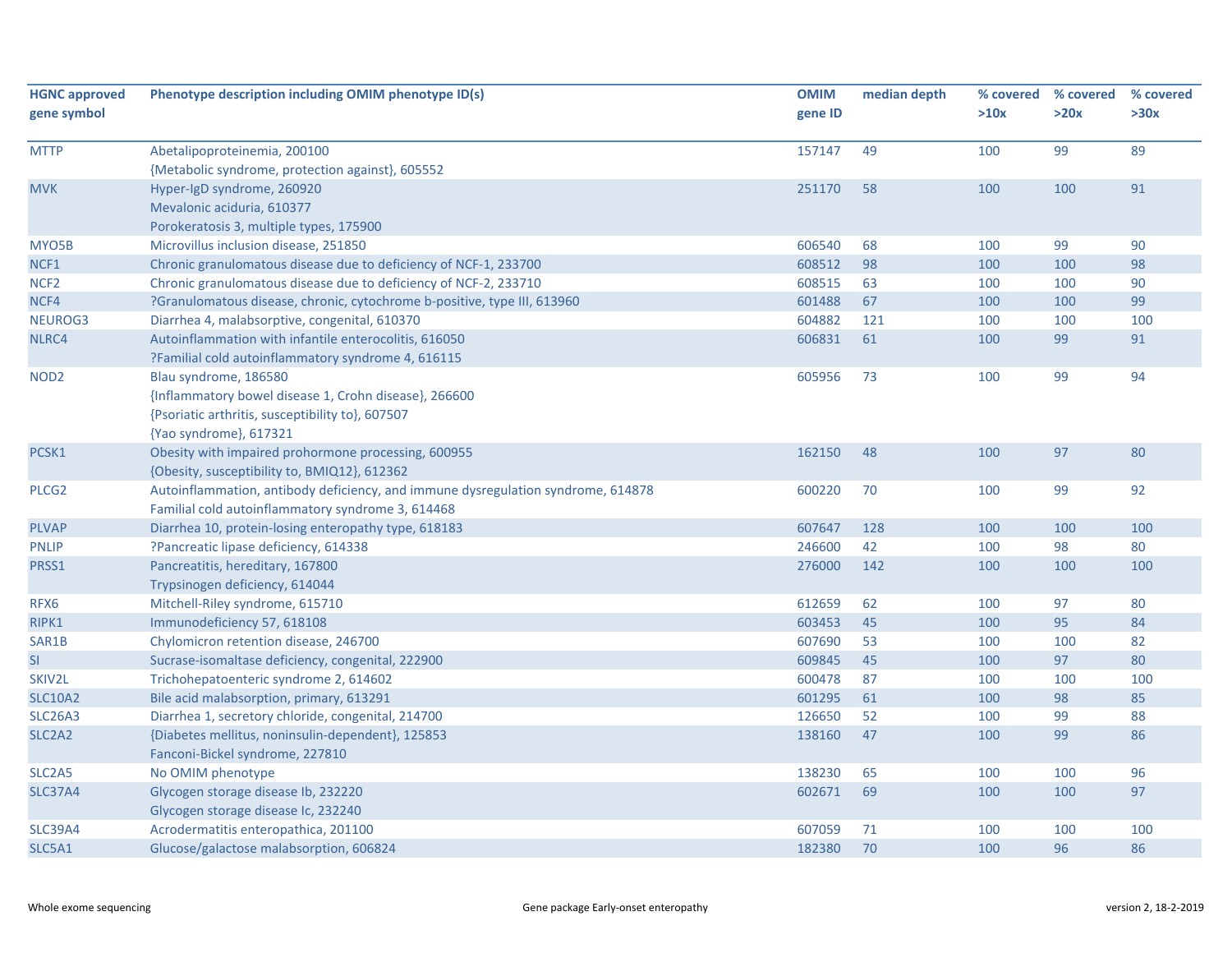| <b>HGNC approved</b><br>gene symbol | Phenotype description including OMIM phenotype ID(s)                                                                                              | <b>OMIM</b><br>gene ID | median depth | % covered<br>>10x | % covered<br>>20x | % covered<br>>30x |
|-------------------------------------|---------------------------------------------------------------------------------------------------------------------------------------------------|------------------------|--------------|-------------------|-------------------|-------------------|
| SLC7A7                              | Lysinuric protein intolerance, 222700                                                                                                             | 603593                 | 54           | 100               | 97                | 88                |
| SLC9A3                              | Diarrhea 8, secretory sodium, congenital, 616868                                                                                                  | 182307                 | 123          | 100               | 99                | 97                |
| SPINT <sub>2</sub>                  | Diarrhea 3, secretory sodium, congenital, syndromic, 270420                                                                                       | 605124                 | 59           | 100               | 100               | 99                |
| STAT1                               | Immunodeficiency 31A, mycobacteriosis, 614892<br>Immunodeficiency 31B, mycobacterial and viral infections, 613796<br>Immunodeficiency 31C, 614162 | 600555                 | 43           | 100               | 96                | 80                |
| STAT3                               | Autoimmune disease, multisystem, infantile-onset, 1, 615952<br>Hyper-IgE recurrent infection syndrome, 147060                                     | 102582                 | 60           | 100               | 100               | 91                |
| STAT5B                              | Growth hormone insensitivity with immunodeficiency, 245590<br>Leukemia, acute promyelocytic, somatic, 102578                                      | 604260                 | 71           | 100               | 99                | 89                |
| STX <sub>3</sub>                    | No OMIM phenotype                                                                                                                                 | 600876                 | 53           | 100               | 99                | 87                |
| TGFB1                               | Camurati-Engelmann disease, 131300<br>{Cystic fibrosis lung disease, modifier of}, 219700                                                         | 190180                 | 109          | 100               | 99                | 97                |
| TMPRSS15                            | Enterokinase deficiency, 226200                                                                                                                   | 606635                 | 48           | 100               | 97                | 82                |
| <b>TNFAIP3</b>                      | Autoinflammatory syndrome, familial, Behcet-like, 616744                                                                                          | 191163                 | 96           | 100               | 99                | 95                |
| TNFRSF13B                           | Immunodeficiency, common variable, 2, 240500<br>Immunoglobulin A deficiency 2, 609529                                                             | 604907                 | 55           | 100               | 100               | 96                |
| TNFRSF13C                           | Immunodeficiency, common variable, 4, 613494                                                                                                      | 606269                 | 53           | 100               | 84                | 65                |
| TNFSF13                             | No OMIM phenotype                                                                                                                                 | 604472                 | 51           | 100               | 100               | 86                |
| TNFSF13B                            | No OMIM phenotype                                                                                                                                 | 603969                 | 39           | 100               | 94                | 82                |
| TTC37                               | Trichohepatoenteric syndrome 1, 222470                                                                                                            | 614589                 | 43           | 100               | 97                | 80                |
| TTC7A                               | Gastrointestinal defects and immunodeficiency syndrome, 243150                                                                                    | 609332                 | 68           | 100               | 99                | 94                |
| <b>WAS</b>                          | Neutropenia, severe congenital, 300299<br>Thrombocytopenia, 313900<br>Thrombocytopenia, intermittent, 313900<br>Wiskott-Aldrich syndrome, 301000  | 300392                 | 54           | 96                | 84                | 75                |
| WNT2B                               | Diarrhea 9, 618168                                                                                                                                | 601968                 | 78           | 100               | 98                | 86                |
| <b>XIAP</b>                         | Lymphoproliferative syndrome, 2, 300635                                                                                                           | 300079                 | 52           | 100               | 96                | 85                |

‐ Gene symbols according HGCN

‐ OMIM release used: 2‐6‐2017

‐ "No OMIM phenotypes" indicates <sup>a</sup> gene without <sup>a</sup> current OMIM association

‐ OMIM phenotypes between "[ ]", indicate "nondiseases," mainly genetic variations that lead to apparently abnormal laboratory test values

‐ OMIM phenotypes between "{}", indicate risk factors

‐ OMIM phenotypes with <sup>a</sup> question mark, "?", before the disease name indicates an unconfirmed or possibly spurious mapping

‐ The statistics above are based on <sup>a</sup> set of 96 samples

‐ Median depth is the median of the mean sequence depth over the protein coding exons (±10bp flanking introns) of the longest transcript

‐ % Covered 10x describes the percentage of <sup>a</sup> gene's coding sequence (±10bp flanking introns) that is covered at least 10x

‐ % Covered 20x describes the percentage of <sup>a</sup> gene's coding sequence (±10bp flanking introns) that is covered at least 20x